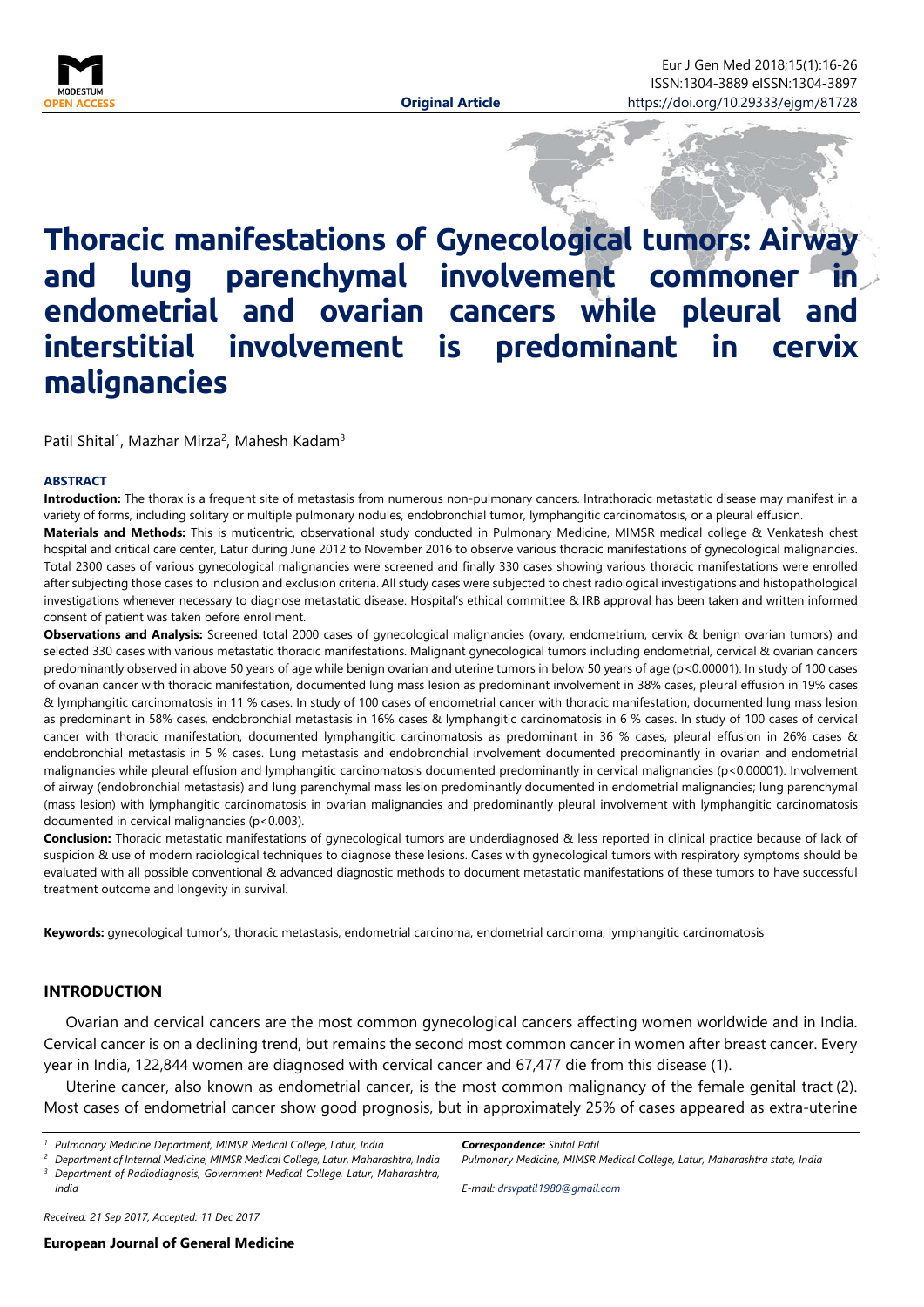disease (3). In distant metastasis, endometrial cancer is commonly spreading through pelvic lymph node and para-aortic lymph node or adnexa and pelvic viscera. Incidence of hematogenous metastasis is low in endometrial cancer. Pulmonary metastases represent a common site of extra-pelvic spread of disease but incidence is only 2.3%–4.6% (4, 5).

Metastasis to the lung can take many forms. These include solitary and multiple parenchymal nodules, lymphangitic carcinomatosis, tumor emboli, endobronchial metastasis, and pleural effusion. These patterns can occur by direct extension or by systemic spread. In the case of systemic spread, tumor cells lodge in the lung as the vessel lumen narrows and grow into the parenchyma or along the pulmonary lymphatics. Venous blood is filtered by the lung, which makes it a frequent site of metastasis (6).

Parenchymal nodules are the most frequent representation of pulmonary metastasis. These nodules are usually multiple, peripheral, and basal in anatomic distribution and correspond with areas of increased blood flow in the lung (7). They may be symmetric, variable in size or miliary, or even present as large, well-defined cannonball-like masses. Symmetric, equally-sized nodules likely reflect a single embolic shower of tumor emboli, whereas nodules of variable size may reflect embolic events that occurred at different time periods (6). Solitary nodules represent a distinct form of pulmonary metastasis that is rare. In one study of solitary pulmonary nodules, 11% had an extrapulmonary source (8).

When tumor spreads by way of the lymphatic system, it does so in two ways. Tumor spread initially can be hematogenous and spread to the interstitial space and then the lymphatics or retrograde from the lymph node towards the periphery (9). Radiographically, lymphangitic carcinomatosis appears similar to interstitial edema with thickened bronchovascular markings and septal Kerley B lines (10). Lymphangitic carcinomatosis may be focal or diffuse. Approximately 40% of patients who have lymphangitic carcinomatosis have concomitant pleural effusion or mediastinal adenopathy (10). Bronchoscopy with transbronchial biopsy frequently is successful in making the diagnosis because of the proximity of lymphatic's to the peribronchial space (11).

Although endobronchial and tracheal metastases have been reported commonly in autopsy studies, clinically manifest disease is far less common (12). Metastasis to the airways occurs most often by direct extension from adjacent parenchymal or mediastinal tumor and rarely by hematogenous spread. Patients typically present with cough, dyspnea, wheeze, or hemoptysis (13). Radiographically, the lesions usually are occult on plain films, but may include atelectasis distal to the obstruction, focal air trapping (mosaic pattern), or post-obstructive pneumonia. CT scan can detect endobronchial disease with greater sensitivity than plain films (14).

Pleural effusion is a common finding in metastatic disease and can occur through a variety of mechanisms. It can occur by way of tumor spread along the peripheral lymphatics; in this situation, it frequently is associated with parenchymal disease. Pleural disease also can spread through the diaphragm by way of lymphatic channels (15). Exudative and bloody pleural effusion is much more likely to represent metastatic involvement (6). Pleural fluid cytology often can establish the presence of malignant cells within the pleural space, although the highest yield occurs with direct observation of the pleura at thoracoscopy.

Chest X-ray is shown to have less sensitivity and specificity than CT scanning in detection of pulmonary nodules. CXR fails to depict pulmonary metastatic lesions smaller than 7 mm, particularly those at the lung apices, bases, central locations adjacent to heart and mediastinum, pleural surfaces, and under the ribs. Of nodules smaller than 7 mm detected on CXR, 77% are calcified and are more likely to be granulomas (16, 17).

CT scanning is the modality of choice for detection and follow up of pulmonary metastasis, owing to its higher spatial, temporal, and contrast resolution and lack of superimposition of adjacent structures. It has been shown to have higher sensitivity than chest radiography (CXR) in the detection of pulmonary metastases. CT scanning is performed using a multi slice technique, and no intravenous contrast is required for the detection of pulmonary metastases. Contrast may be useful when a nodule is located adjacent to the hilum and mediastinum (18, 19).

When the nodules are numerous, they are distributed diffusely throughout the lungs in a random pattern without any specific anatomical distribution; when nodules are few, they are predominantly subpleural. Multiple pulmonary nodules in a patient with known malignancy are highly suggestive of metastasis. Of multiple pulmonary nodules detected with CT scanning, 73% are shown to be metastases (20).

In this study, we predominantly screened all the cases of gynecological malignancies presented with respiratory problems and observed thoracic manifestations of these tumors.

#### **MATERIALS AND METHODS**

This is muticentric, observational study conducted in Department of Pulmonary medicine, MIMSR medical college, Latur & Venkatesh chest hospital and critical care center, Latur during June 2012 to November 2016 to observe various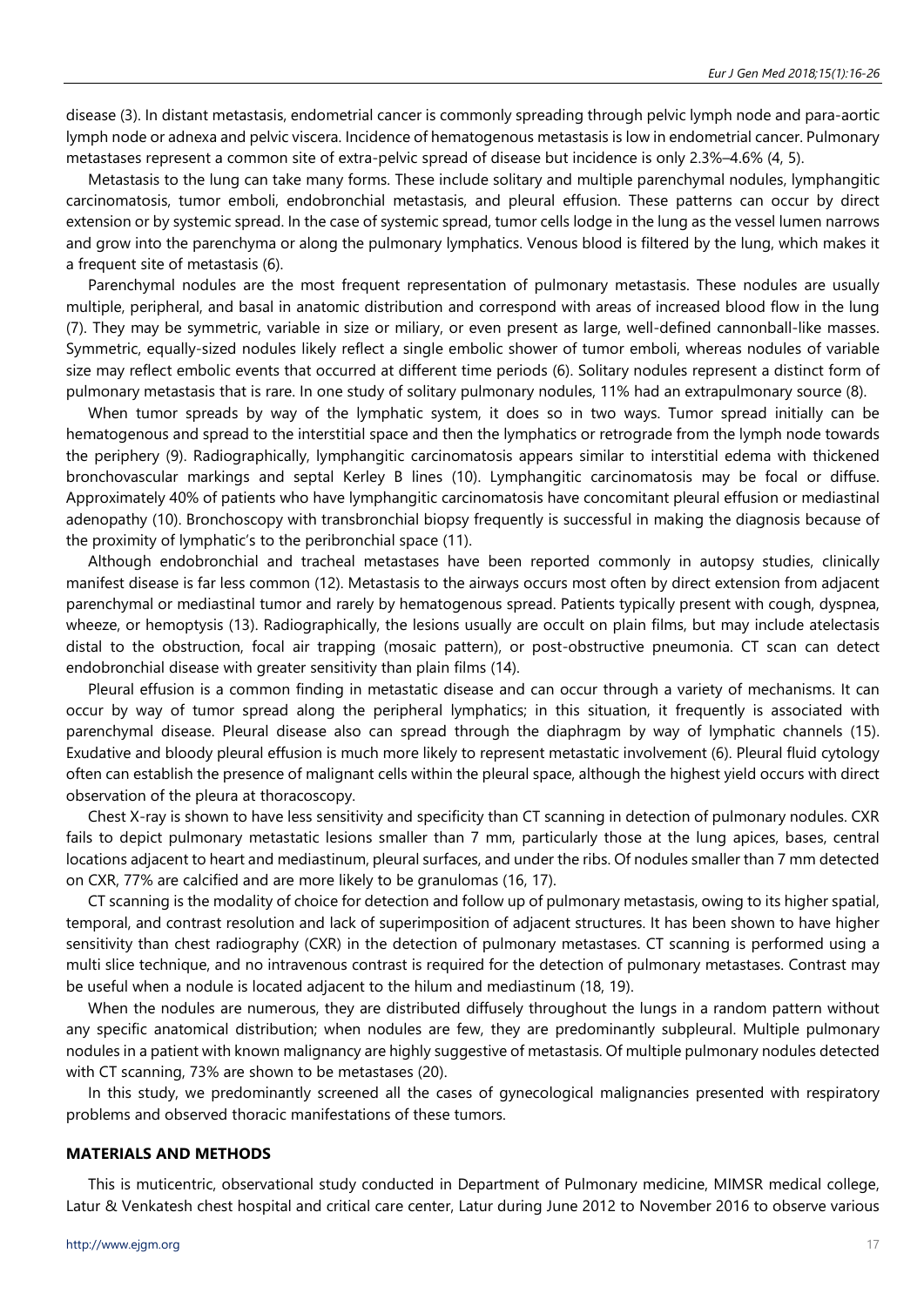thoracic manifestations of gynecological malignancies. Total 2300 cases of various gynecological malignancies were screened and finally 330 cases showing various thoracic manifestations were enrolled after subjecting those cases to inclusion and exclusion criteria. Hospital's ethical committee & IRB approval has been taken and written informed consent of patient was taken before enrollment.

# **Inclusion criteria:**

- 1. Ovarian cancer cases having respiratory complaints like cough, shortness of breath, chest pain or hemoptysis
- 2. Cervix malignancies having respiratory complaints
- 3. Endometrial malignancies having respiratory complaints
- 4. Benign ovarian tumors having respiratory complaints
- 5. Cases with obvious lesion on chest radiograph with known case of gynecological malignancy
- 6. Cases referred for bronchoscopy with known case of gynecological malignancy

# **Exclusion criteria:**

- 1. Cases not willing to participate or
- 2. terminally ill cases not giving valid written consent were excluded from study

# **All study cases were subjected to:**

- 1. Chest x-ray
- 2. High resolution contrast tomography (HRCT) thorax for lung parenchymal lesions
- 3. CECT (contrast enhanced CT scan) of thorax for mediastinal metastatic lesions
- 4. Bronchoscopy in cases with lung parenchymal mass lesions, hilar lesions, suspected airway lesions or patients with hemoptysis.
- 5. USG Thorax in cases with suspected pleural effusion
- 6. Pleural fluid aspiration and analysis
- 7. Pleural fluid cytology assessment for malignant metastatic pleural effusion
- 8. Bronchoscopic forcep biopsy histological and cytological evaluation of bronchial wash for malignant cell evaluation.

All study cases were assessed in outdoor unit of pulmonary medicine and further proceed to other necessary evaluation like chest x-ray, HRCT as protocol.

Radiological lesions were categorized as (21):

- 1. Lung metastasis (mass lesion) parenchymal mass lesions were further categorized as solitary or multiple mass lesions i.e. cannon ball type lesions. Coin lesions, para hilar lesions and air space consolidations also included in mass lesion category. In selected cases HRCT thorax is used to document exact nature of parenchymal lesions.
- 2. Lung mass plus pleural effusion- above mentioned criteria plus obliteration of costophrenic angles were included in this category. Ultrasound thorax evaluation done in all the cases with use of CECT thorax in selected cases.
- 3. Pleural effusion- obliteration of unilateral or bilateral costophrenic angles on chest radiograph without obvious parenchymal lesions on chest x-ray or CECT thorax in selected cases
- 4. Lymphangitic carcinomatosis- as many times chest x-ray is normal, HRCT is the crucial diagnostic modality in evaluating these lesions. Patients with unexplained breathlessness or normal chest radiograph with wheezing were having such type of abnormality.
- 5. Airway lesions- hilar opacity or patients with unexplained hemoptysis with normal chest radiograph were highly suspicious for airway or endobronchial lesions (22). Bronchoscopy has crucial role in evaluation these lesions.

During bronchoscopy we observed characteristic features of exophytic endobronchial lesions as cauliflower like, polypoid-like or nodular or multinodular endobronchial growth (23).

In selected cases, whenever necessary pleural fluid analysis in effusion cases and bronchoscopy in suspected airway lesions performed.

The statistical analysis was done by using chi-square test. Significant values of *χ*2 were seen from probability table for different degree of freedom required. *P* value was considered significant if it was below 0.05 and highly significant in case <0.001.

# **Observation and Analysis**

Screened total 2000 cases of gynecological malignancies (ovary, endometrium, cervix & benign ovarian tumors) and selected 330 cases with various metastatic thoracic manifestations. Respiratory symptomatology of study cohort were Shortness of breath in 93% cases, cough in 85% cases, chest pain in 70% cases, wheezing in 52% cases & hemoptysis in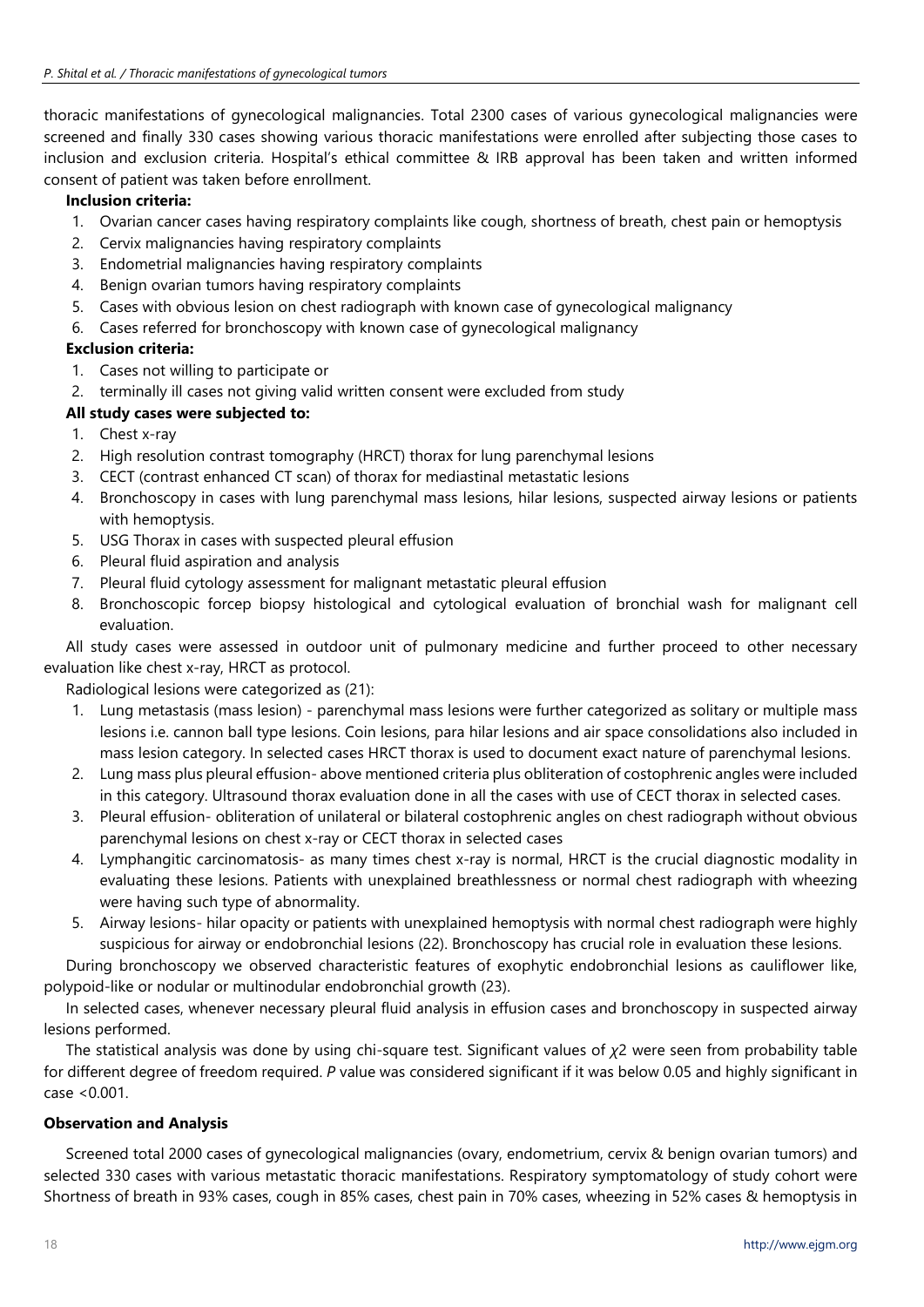#### **Table 1:** *Age distribution of study cohort*

| <b>Type of malignancy</b>        | Age $<$ 50 yrs. | Age $>50$ yrs. |
|----------------------------------|-----------------|----------------|
| Ovarian malignancy (n=100)       | 14              | 86             |
| Carcinoma of cervix (n=100)      | 28              | 72             |
| Carcinoma of Endometrium (n=100) |                 | 68             |
| Benign ovarian tumors (n=30)     | 24              |                |
| Total                            | 60              | 140            |

*χ*2 = 48.55, *df* =4 , *P* < 0.00001

**Table 2:** *Bar diagram showing thoracic manifestations of ovarian malignancies*



**Table 3:** *Pie diagram showing thoracic manifestations of Endometrial carcinoma*



31% cases. Of total 330 cases; endometrial, cervical and ovarian malignancy cases were 100 respectively and benign ovarian tumors were 30 cases.

Malignant gynecological tumors including Endometrial, cervical & ovarian cancers predominantly observed in above 50 years of age while benign ovarian and uterine tumors in below 50 years of age. (p<0.00001) Also propensity of malignant tumors below 50 years of age is increasing.

In study of 100 cases of ovarian cancer with thoracic manifestation, documented lung mass lesion as predominant involvement in 38% cases, pleural effusion in 19% cases & lymphangitic carcinomatosis in 11 % cases.

In study of 100 cases of endometrial cancer with thoracic manifestation, documented lung mass lesion as predominant in 58% cases, endobronchial metastasis in 16% cases & lymphangitic carcinomatosis in 6 % cases.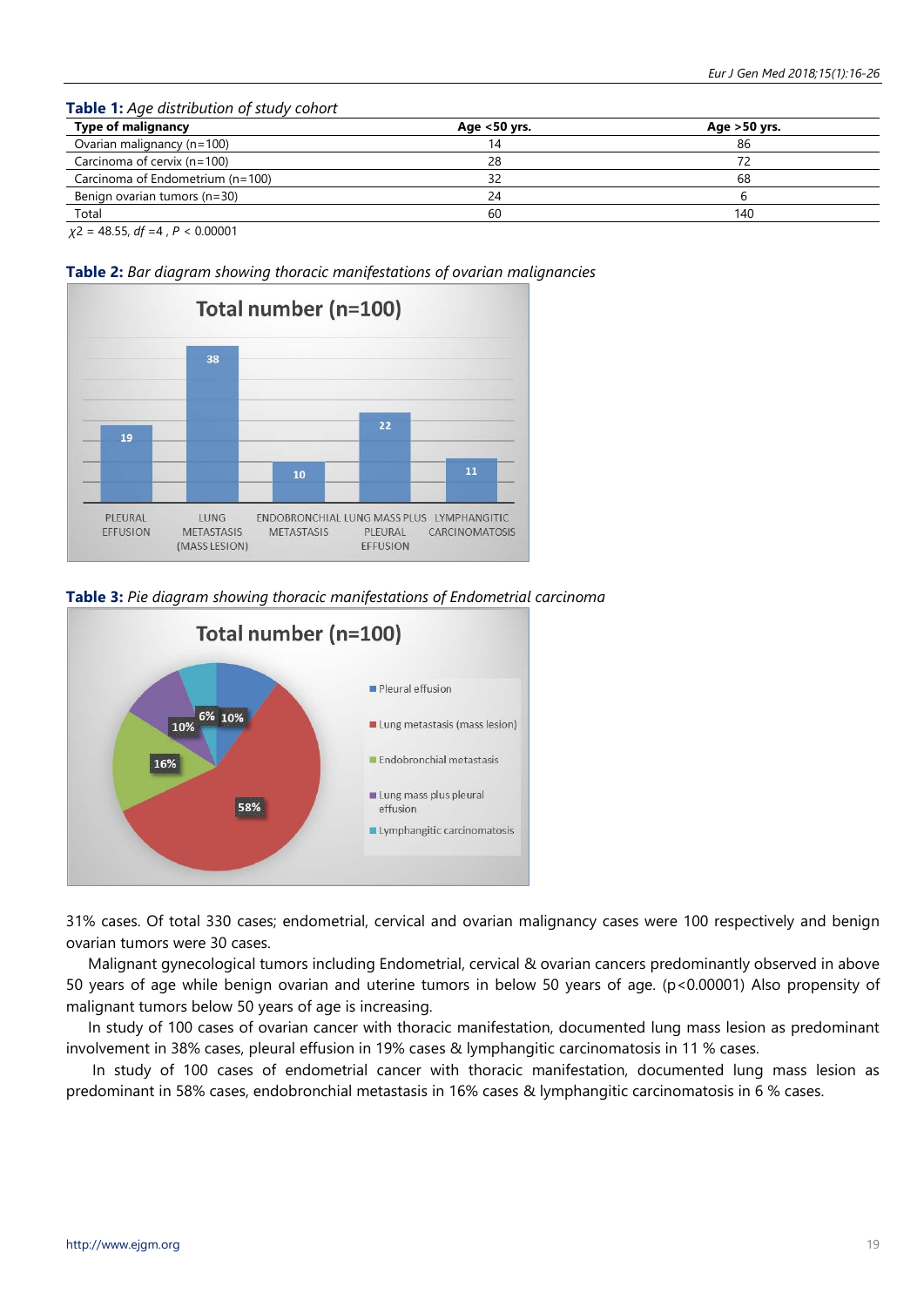



**Table 5:** *Thoracic manifestations of Endometrial, ovarian & Cervix malignancies*

| <b>Thoracic manifestation</b>   | <b>Ovarian Malignancy (n=100)</b> | Cervix malignancy (n=100) | Endometrial malignancy (n=100) |
|---------------------------------|-----------------------------------|---------------------------|--------------------------------|
| Pleural effusion                |                                   |                           |                                |
| Lung metastasis (mass lesion)   |                                   |                           | 58                             |
| Endobronchial metastasis        |                                   |                           |                                |
| Lung mass plus pleural effusion |                                   |                           |                                |
| Lymphangitic carcinomatosis     |                                   |                           |                                |
|                                 |                                   |                           |                                |

*χ*2 = 67.82, *df* = 8, *P* < 0.00001

**Table 6:** *Airway, Lung parenchyma, Lung parenchyma plus pleura and isolated pleura involvement in gynecological malignancies*

| <b>Thoracic manifestation</b>                                | <b>Ovarian Malignancy</b><br>$(n=100)$ | Cervix malignancy<br>$(n=100)$ | <b>Endometrial malignancy</b><br>$(n=100)$ |
|--------------------------------------------------------------|----------------------------------------|--------------------------------|--------------------------------------------|
| Airway (Endobronchial)                                       | 10                                     |                                | ۱b                                         |
| Lung Parenchymal (mass lesion + Lymphangitic Carcinomatosis) | 49                                     |                                | 64                                         |
| Lung Parenchymal plus pleura                                 |                                        |                                |                                            |
| Pleural effusion                                             | 19                                     |                                |                                            |

*χ*2 = 19.62, *df* =6, *P* < 0.003

In study of 100 cases of cervical cancer with thoracic manifestation, documented lymphangitic carcinomatosis as predominant in 36 % cases, pleural effusion in 26% cases & endobronchial metastasis in 5 % cases.

Lung metastasis and endobronchial involvement documented predominantly in ovarian and endometrial malignancies while pleural effusion and lymphangitic carcinomatosis documented predominantly in cervical malignancies. (p<0.00001).

Involvement of airway (endobronchial metastasis) and lung parenchymal mass lesion predominantly documented in endometrial malignancies; lung parenchymal (mass lesion) with lymphangitic carcinomatosis in ovarian malignancies and predominantly pleural involvement with lymphangitic carcinomatosis documented in cervical malignancies. (p<0.003).

## **DISCUSSION**

# **Does Age at Presentation will help in Predicting Malignant Type from Benign Type?**

In our study, we observed that malignant gynecological tumors including endometrial, cervical & ovarian cancers predominantly observed in above 50 years of age while benign ovarian and uterine tumors in below 50 years of age. (p<0.00001) Also propensity of malignant tumors below 50 years of age is increasing. Agarwal et al (24) observed cervix was the commonest site affected accounting for 71.47% of cases. The mean age of patients with cervical cancer was 50.1 ± 12.9 years (median = 50 years; range = 14 to 90 years). Patients between 45 and 49 years of age constituted the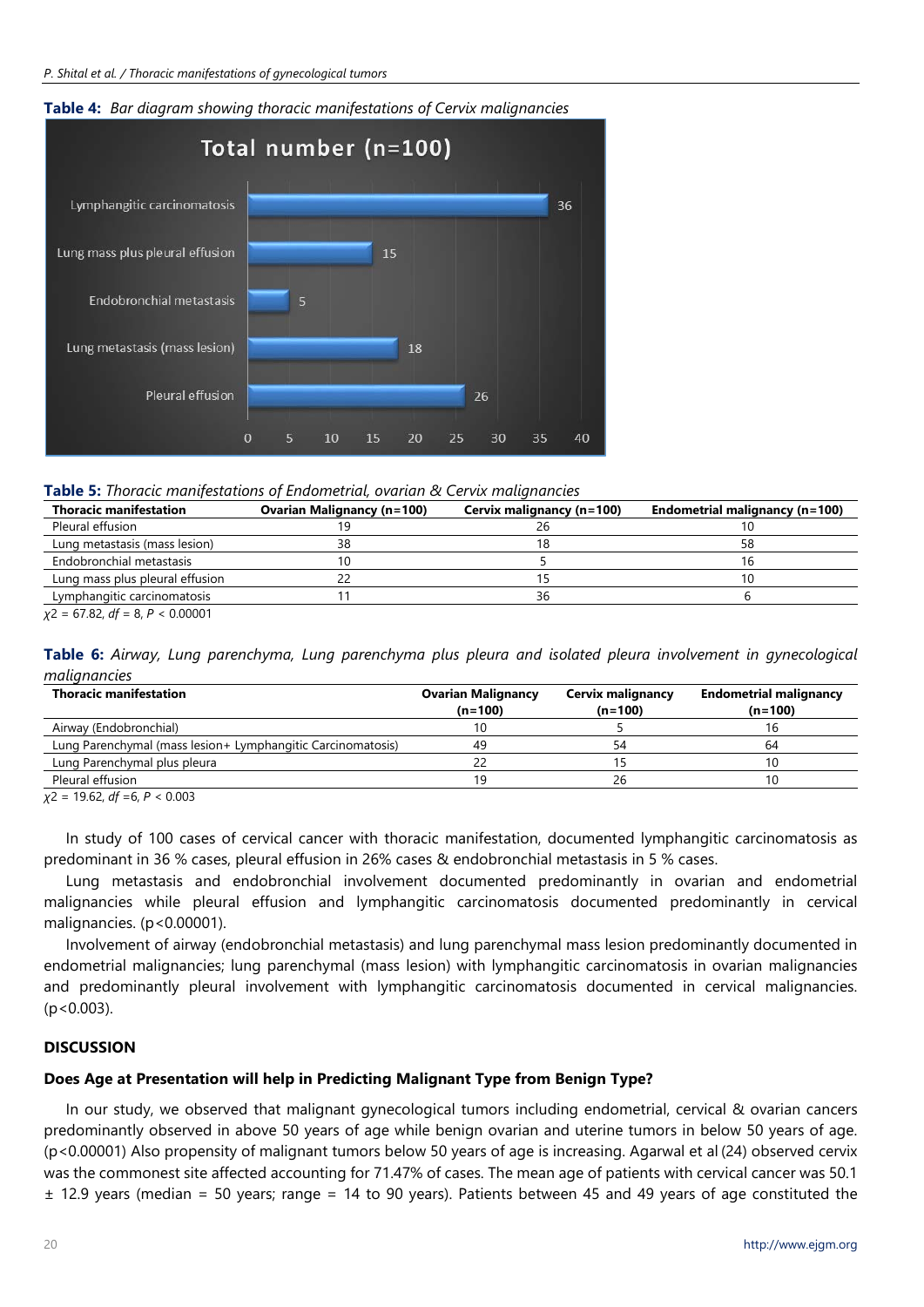commonest age group affected. Ovarian malignancies constituted 15.11% of all gynecologic malignancies reported, with a median age of 45 years (range 4 to 93 years) (24).

A comparative evaluation of our data with that from SEER Program revealed significantly lesser percentage of cervical malignancies in our cohort of patients in 20-34 yrs.; whereas a higher percentage was noted in 45-64 year age group. This may be a manifestation of better screening programs in the US where cervical malignancy is detected in younger patients at a localized stage (25).

Among uterine malignancies also, significantly higher incidence was noted in 45-54 years of age. A similar trend has been reported from Asian registries where uterine cancer occurs a decade earlier than in the West (26). On the contrary higher percentage of ovarian malignancies in children and young adults (birth to 44 years) was noted. Above 75 years of age cervical, uterine and ovarian malignancies were significantly lesser in our cohort of patients presumably due to a lower life expectancy in our country (24).

As previously thought, benign tumors common in early ages and malignant trend increases proportional to age at presentation, this dictum is not universal now and many gynecological tumors have diagnosed and presented below 50 years of age. This change may be because of changing lifestyle, dietary change, hormonal exposures and familial trends. Cervix malignancy showing bimodal peak.

#### **Thoracic Manifestations of Cervix Malignancies in this Study**

In study of 100 cases of cervical cancer with thoracic manifestation, documented lymphangitic carcinomatosis as predominant in 36 % cases, pleural effusion in 26% cases, lung metastasis (mass lesion) in 18%, lung mass plus pleural effusion in 15% cases & endobronchial metastasis in 5 % cases.

Pulmonary involvement is associated with cancer stage and tissue histology. Although squamous cell is the most common cell type, adenocarcinoma and poorly differentiated carcinoma have a much higher likelihood of lung involvement (27, 28). The most common thoracic manifestation consists of multiple pulmonary nodules; however, mediastinal disease and pleural effusions are not infrequent (27, 29, 33). Lymphangitic carcinomatosis, solitary pulmonary nodules, and endobronchial disease occur rarely (27, 29, 30).

In this study, we observed pleural effusion in 15% cases with it is second most common manifestation of thoracic metastasis due to cervix malignancies. In studies by Imachi et al (27), Sostman et al (28) and Shin et al (29) observed Pleural effusions represent a significant proportion of thoracic metastasis in cervical carcinoma. Early autopsy studies reported pleural metastasis in 11% of cases. The incidence of pleural effusion in patients who had newly-diagnosed cervical carcinoma or in those who were followed over several years has ranged from 9% to 44% (27, 28, 29). Sostman and Matthay (28) found that pleural effusions were related to histology; squamous cell carcinoma was associated more commonly with a pleural effusion than adenocarcinoma. It is rare for a pleural effusion to be the sole manifestation of metastatic disease (28, 29).

In this study, we observed lymphangitic carcinomatosis in 36 % cases & is the most common thoracic manifestation due to cervix malignancies. Studies by Kennedy et al (30), Sawin et al (31) & Perez et al (32) documented lymphangitic carcinomatosis and endobronchial metastasis in cervical carcinoma are rare, with only a handful of case reports in the literature. Shin et al (29) reviewed squamous cell cervical carcinoma metastatic to the lung and found that lymphangitic carcinomatosis or endobronchial obstruction was present in only 3% to 5% of cases. By contrast Sostman and Matthay (29) and Tellis and Beechler (33) found no cases of either. Imachi et al (27) reported that in the few patients who had lymphangitic carcinomatosis, many had positive sputum cytology.

In this study, we observed lung metastasis (mass lesion) in 18%, lung mass plus pleural effusion in 15% cases & it is third most common manifestation of thoracic metastasis due to cervix malignancies. Most studies that have evaluated the incidence and pattern of lung metastasis in cervical carcinoma have been retrospective in nature. Accordingly, the incidence and type of thoracic metastasis in these studies is affected by the method in which the patients were screened for advanced disease. Most studies relied on screening CXRs or specific respiratory symptoms. Imachi et al (27) observed multiple pulmonary nodules were present in 46% of patients who had thoracic metastasis. In this same study, a pneumonia-type pattern favored adenocarcinoma, whereas a reticular pattern was more commonly representative of squamous squamous cell carcinoma. Tellis et al (33) also reported that 13 of 22 patients (59%) exhibited multiple pulmonary nodules as the main radiographic finding. Another study reviewed patients who had squamous cell cervical carcinoma who died with evidence of thoracic metastases. Shin et al (29) observed multiple pulmonary nodules was the most typical pattern and was seen in 71% of patients. Nodules ranged in size from 0.5 cm to 7.0 cm and a significant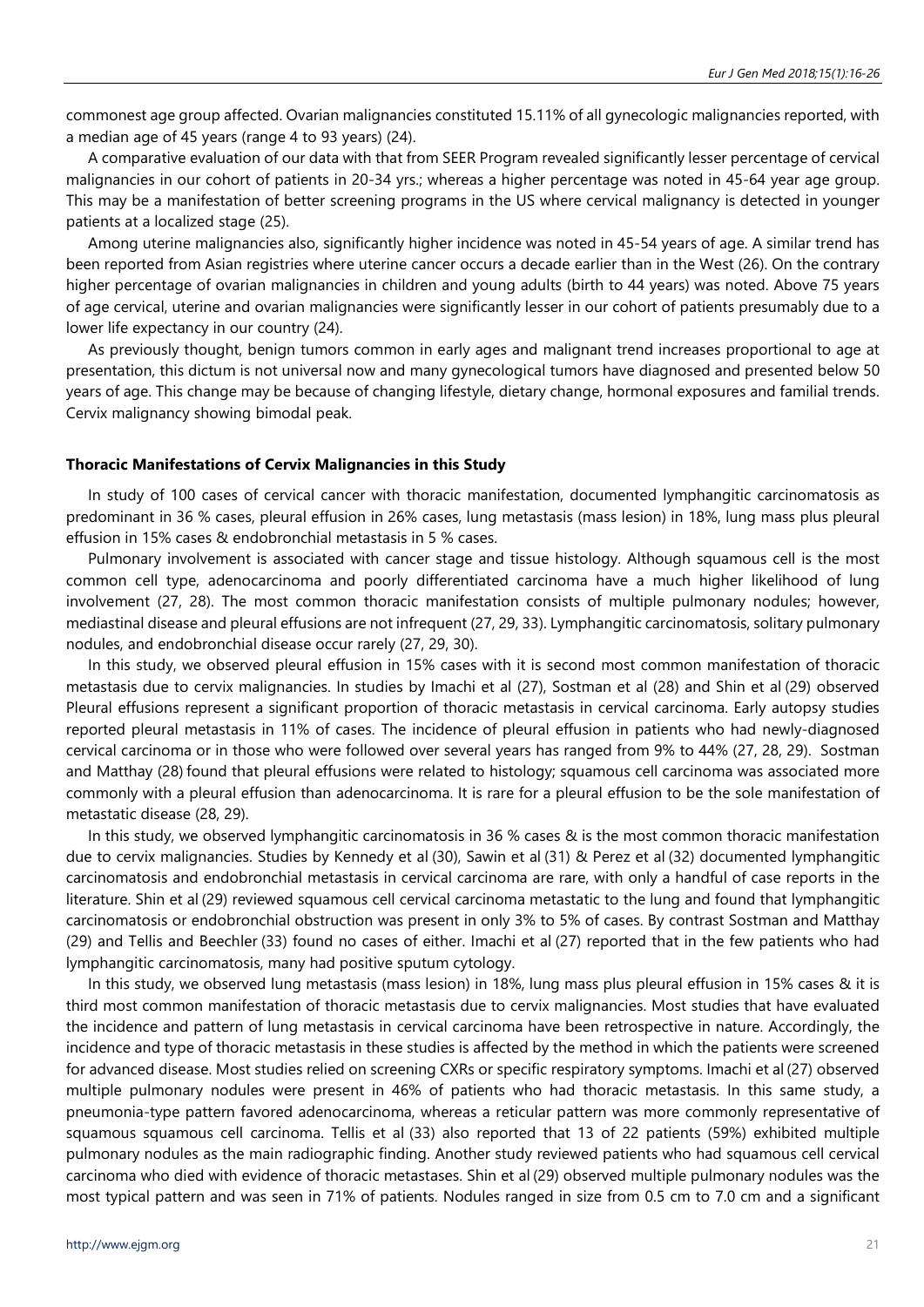percentage showed cavitation. Other studies demonstrated that cavitating nodules frequently are a part of the spectrum of metastatic disease in cervical carcinoma. Sostman et al (28) found that adenocarcinoma was associated solely with multiple nodules, whereas squamous cell carcinoma had pulmonary nodules in 67% of cases of metastatic disease.

## **Thoracic Manifestations of Ovarian Malignancies in this Study**

In study of 100 cases of ovarian cancer with thoracic manifestation, documented lung mass lesion as predominant involvement in 38% cases, lung mass plus pleural effusion in 22% cases, pleural effusion in 19% cases & lymphangitic carcinomatosis in 11 % cases & endobronchial metastasis in 10 % cases.

Studies by smith et al (34) & Kerr et al (35) observed that the frequency of pulmonary involvement in patients who were diagnosed with ovarian cancer ranged from 21% to 45% and is as high as 70% in autopsy studies. Studies by smith et al (34), Kerr et al (35) & Mateo et al (36) observed that patients with ovarian cancer with metastasis typically have pleural involvement, but parenchymal, endobronchial, and embolic phenomena have been described. Patients typically have pleural involvement, but parenchymal, endobronchial, and embolic phenomena have been described (34, 35, 36). Right-sided ovarian cancer was more likely to produce thoracic metastases. Many studies have highlighted the lack of symptoms, particularly respiratory, in patients who present with advanced disease (34, 35). In one study of patients who had pulmonary involvement, only 3% had respiratory symptoms (35).

In this study, we observed lung mass lesion is the 38% cases & is most common thoracic manifestation in due to ovarian malignancies. Studies by Kerr et al (35), Akahira et al (37) & Fuller et al (38) Parenchymal disease represents the second most frequent presentation of thoracic metastasis in ovarian cancer. Solid parenchymal disease has been reported in 3% to 10% of extraperitoneal malignancies. Despite the lack of evidence for a survival advantage in patients who have solid parenchymal disease, resection for discrete lesions was performed in patients who had recurrent ovarian cancer (38) Multi-nodular lung disease and alveolar hemorrhage also have been reported in patients who had nonepithelial ovarian carcinoma (39, 40). Nodal involvement is part of the spectrum of thoracic involvement; it occurs in a reported 2.5% of thoracic lesions (35). Lymphangitic involvement, however, is described rarely with ovarian carcinoma. It is reported to be the principal thoracic lesion in only 1.8% of cases and frequently is associated with negative CXR findings (35).

In this study, we observed lung mass plus pleural effusion in 22% cases, pleural effusion in 19% cases & is second and third most common thoracic manifestation respectively due to ovarian malignancies. In a large review of malignant pleural effusions, ovarian carcinoma was the fourth most common etiology after lung, lymphoma, and breast cancer (41). Studies by Akahira et al (37) and Bonnefoi et al (42) observed that among thoracic metastases, pleural effusion is present in 77% and represents an estimated 31% to 40% of all extraperitoneal metastases. Kerr at al (35) mentioned that the presence of a pleural effusion does not, however, always represent a malignant etiology to the effusion. Kerr et al (35) observed that on the presence of pleural effusions in ovarian cancer did not differentiate cytology positive from cytology negative effusions. Curtin et al (43) observed that patients in whom pleural effusion was the only manifestation of metastasis may have a survival advantage over patients who have visceral involvement. Zang et al (44) in a retrospective review of patients who presented with peritoneal or liver involvement without evidence of primary ovarian carcinoma, such patients showed improved survival if they had a pleural effusion rather than other visceral involvement. Taken together, these observations imply a different tumor biology for ovarian carcinoma that is metastatic to the pleura only. In general, pleural disease rarely is the only site of metastatic disease (35).

In this study, we observed metastatic thoracic manifestation as endobronchial metastasis in 10 % cases due to ovarian malignancies. Metastatic disease that involves the tracheobronchial tree is extremely rare in patients who have ovarian cancer. Evidence of this process exists in the literature as a handful of case reports only (36, 45). Mateo et al (36) reported that the cell type that is involved in tracheobronchial metastasis is typically papillary or serous cystadenocarcinoma, although a granulosa cell tumor also was described. In some cases, by Merrill et al (46) & Asamura et al (47) the presentation of tracheobronchial metastases occurred several years after the original diagnosis. Patients who had endobronchial disease also tended to be younger with a more favorable course (36).

## **Thoracic Manifestations of Endometrial Malignancies in this Study**

In study of 100 cases of endometrial cancer with thoracic manifestation, documented lung mass lesion as predominant involvement in 58% cases, endobronchial metastasis in 16% cases, and lung mass plus pleural effusion in 10% cases, pleural effusion in 10% cases & lymphangitic carcinomatosis in 6 % cases.

Greenlee et al (47) observed that uterine and cervical cancers when combined are more common than ovarian cancer, but are less likely to present as disseminated disease. Tellis et al(33) observed metastatic disease is clinically symptomatic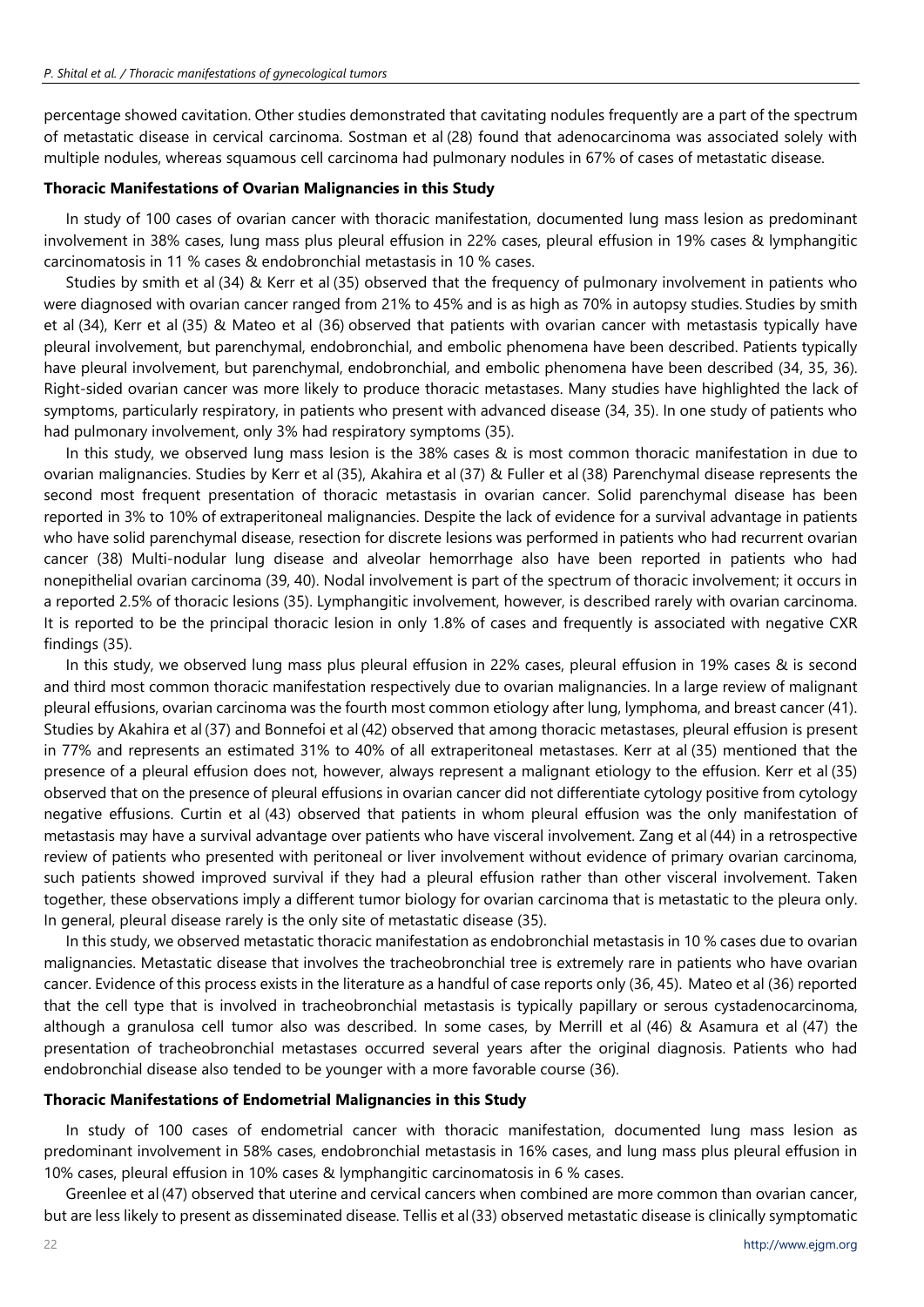in 5% to 10% of cases, but is detected more frequently in autopsy studies. D'Orsi et al (50) observed that distant metastasis frequently is associated with intra-abdominal spread. Generally, multiple pulmonary nodules are more common than solitary nodules. Typically, patients present with metastases early in the course of their disease and outcomes are poor (50).

In this study, we observed lung mass lesion is the 58% cases & is most common thoracic manifestation in due to endometrial malignancies. Bouros et al (51) have reported that up to 34% of patients presented with pulmonary metastasis as the only site of recurrence. As seen in other malignancies, the autopsy- based rate of pulmonary metastasis is much higher documented by Turner et al (50). Because most patients present with early stage disease, pulmonary metastasis frequently is diagnosed as a recurrence during the course of initial treatment. Most pulmonary metastases occur within 30 months and frequently are associated with other sites of spread (50). Ballon et al (52) observed that patients who have metastases that are confined to the lungs had a higher response to chemotherapy. D'Orsi et al (50) in their study simultaneously reviewed metastatic cervical and endometrial carcinoma, the incidence of pulmonary metastasis was 5.1% and 3.6%, respectively. Few studies have focused solely on the patterns of thoracic involvement in metastatic uterine cancer. Bouros et al (51) in their study reviewed 1550 patients who were admitted with a diagnosis of uterine cancer over a 27-year experience. The study identified 90 (5.8%) patients who had pulmonary involvement, with varying histopathology. Multiple pulmonary nodules of various sizes were the most common radiographic abnormality and were present in 72% of the 90 patients. Older series (52) similarly reported multiple bilateral nodules as the primary pattern of thoracic metastasis. Solitary pulmonary nodules are not as common, and represent between 12% and 18% of all thoracic metastases (51, 52).

In this study, we observed lung mass plus pleural effusion in 10% cases, pleural effusion in 10% cases & is third most common thoracic manifestation respectively due to endometrial malignancies. In a study by Bouros et al (51), only 6 of the 90 patients who had pulmonary metastasis manifested a pleural effusion. Of those patients, 50% had concurrent parenchymal disease. In an older review by Ballon et al(52) mentioned that of 33 patients who had pulmonary metastasis, only 2 had evidence of pleural involvement. D'Orsi et al (50) also reported that pleural disease was rare among patients who had pulmonary metastasis. They found that only 5 of 42 patients had a pleural effusion, all of whom had concurrent parenchymal disease.

In this study, we observed endobronchial metastasis in 16% cases & lymphangitic carcinomatosis in 06 % cases as metastatic thoracic manifestation due to endometrial malignancies. D'Orsi et al (50) Bouros et al (51) & Ballon et al (52) observed the incidence of lymphangitic carcinomatosis, endobronchial disease, and cavitating nodular disease has been reported rarely in clinical series of metastatic uterine malignancy.

## **Thoracic Manifestations of Benign Ovarian Tumors in this Study**

In this study, 6 cases of total 30 cases with benign ovarian tumors were having thoracic manifestation in form of pleural effusion. Meig's syndrome describes a benign ovarian fibroma with associated ascites and pleural effusion. It is important to distinguish Meig's syndrome from malignant ovarian cancer because of obvious prognostic differences. [53] Pseudo-Meig's syndrome refers to non-ovarian tumors that also present with ascites and pleural effusion and typically are benign (54).

#### **Other Important Observations in this Study**

Lung metastasis and endobronchial involvement documented predominantly in ovarian and endometrial malignancies while pleural effusion and lymphangitic carcinomatosis documented predominantly in cervical malignancies. (p<0.00001)

Involvement of airway (endobronchial metastasis) and lung parenchymal mass lesion predominantly documented in endometrial malignancies; lung parenchymal (mass lesion) with lymphangitic carcinomatosis in ovarian malignancies and predominantly pleural involvement with lymphangitic carcinomatosis documented in cervical malignancies.  $(p < 0.003)$ 

#### **CONCLUSION**

Thoracic metastatic manifestations of gynecological tumors are underdiagnosed & less reported in clinical practice because of lack of suspicion & use of modern radiological techniques to diagnose these lesions.

Airway and lung parenchymal lesions are common in endometrial and ovarian malignancies while pleural and interstitial involvement is predominant in cervical malignancies.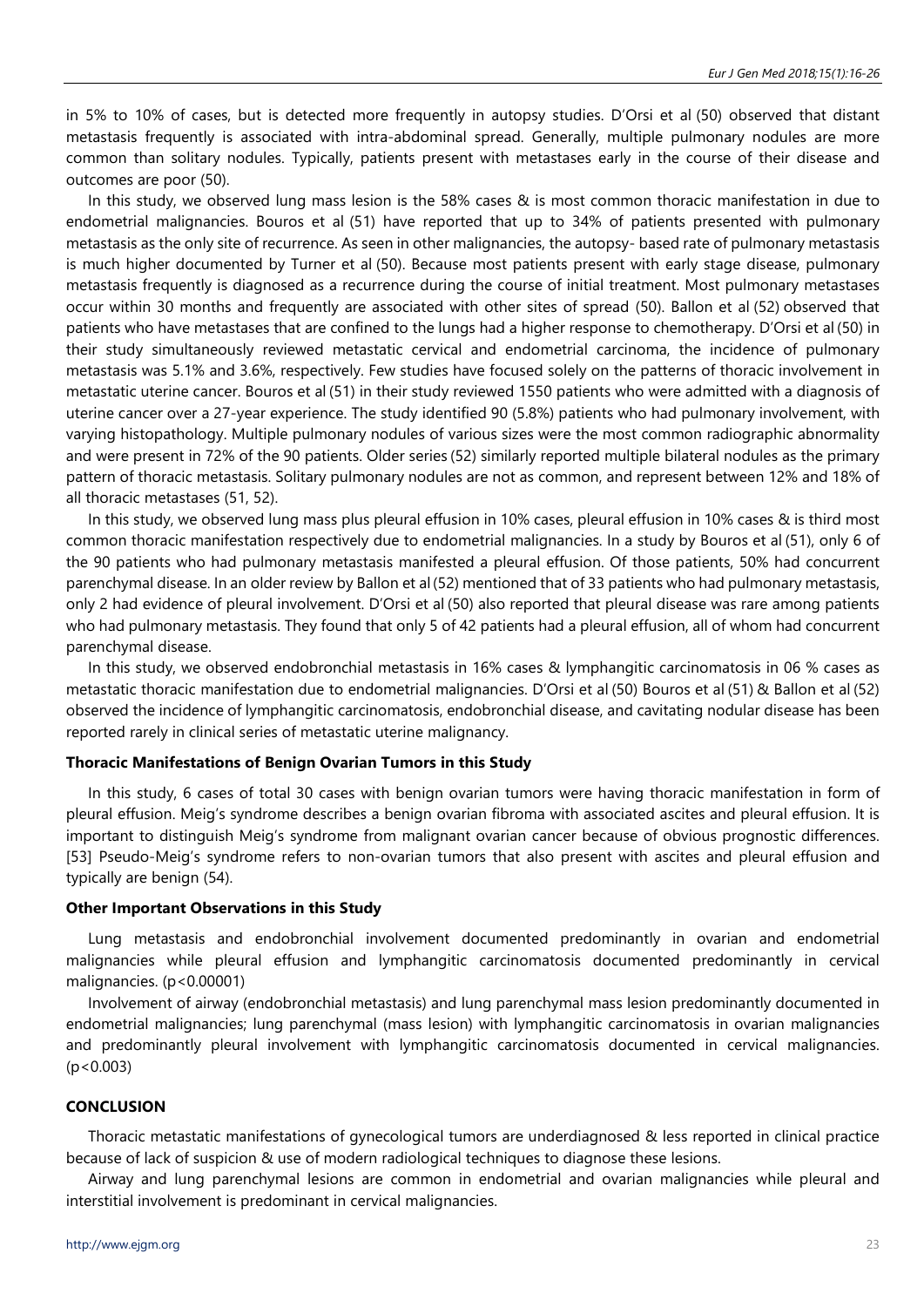Cases with gynecological tumors with respiratory symptoms should be evaluated with all possible conventional & advanced diagnostic methods to document metastatic manifestations of these tumors.

High index of suspicion is must in all the cases irrespective of respiratory symptoms and needs cautious evaluation to have successful treatment outcome and longevity in survival.

# **REFERENCES**

- 1. ICO Information Centre on HPV and Cancer (Summary Report 2014.08.22). Human Papillomavirus and Related Diseases in India; 2014.
- 2. Siegel R, Ma J, Zou Z, Jemal A. Cancer statistics. 2014. CA Cancer J Clin. 2014;64:9-29.
- 3. Creasman WT, Morrow CP, Bundy BN, Homesley HD, Graham JE, Heller PB. Surgical pathologic spread patterns of endometrial cancer. A Gynecologic Oncology Group Study. Cancer. 1987;60(8 Suppl):2035-41.
- 4. Ballon SC, Berman ML, Donaldson RC, Growdon WA, Lagasse LD. Pulmonary metastases of endometrial carcinoma. Gynecol Oncol. 1979; 7:56-65.
- 5. Bouros D, Papadakis K, Siafakas N, Fuller AF Jr. Patterns of pulmonary metastasis from uterine cancer. Oncology. 1996;53:360-3.
- 6. Fraser R, Muller NL, Colman N, et al, editors. Diagnosis of Diseases of the Chest. 4th edition. Philadelphia: WB Saunders. 1999;1381–412.
- 7. Crow J, Slavin G, Kreel L. Pulmonary metastasis: a pathologic and radiologic study. Cancer. 1981;47:2595.
- 8. Siegelman SS, Khouri NF, Leo FP, et al. Solitary pulmonary nodules: CT assessment. Radiology. 1986;160:307.
- 9. Janower ML, Blennerhassett JB. Lymphangitic spread of metastatic cancer to the lung. A radiologic-pathologic classification. Radiology. 1971;101:267.
- 10.Munk PL, Muller NL, Miller RR, et al. Pulmonary lymphangitic carcinomatosis: CT and pathologic findings. Radiology. 1988;166:705.
- 11.Fedullo AJ, Ettensohn DB. Bronchoalveolar lavage in lymphangitic spread of adenocarcinoma to the lung. Chest. 1985;87:129.
- 12.Rosenblat MB, Lisa JR, Trinidad S. Pitfalls in the clinical and histologic diagnosis of bronchogenic carcinoma. Dis Chest. 1966;49:396–402.
- 13.Sutton Jr FD, Vestal RE, Creagh CE. Varied presentations of metastatic pulmonary melanoma. Chest. 1974;65:415.
- 14.Braman SS, Whitcomb ME. Endobronchial metastases. Arch Intern Med. 1975;135:543.
- 15.Meyer K. Direct lymphatic connections from the lower lobes of the lungs to the abdomen. J Thorac Surg. 1958;35:726.
- 16.Henschke CI, McCauley DI, Yankelevitz DF, Naidich DP, Mc Guinness G, Miettinen OS. Early Lung Cancer Action Project: overall design and findings from baseline screening. Lancet. 1999 Jul 10;354(9173):99105.
- 17.Ketai L, Malby M, Jordan K, Meholic A, Locken J. Small nodules detected on chest radiography: does size predict calcification? Chest. 2000 Sep.;118(3):6104.
- 18.Galluzzo A, Genova C, Dioguardi S, Midiri M, Cajozzo M. Current role of computed tomography guided transthoracic needle biopsy of metastatic lung lesions. Future Oncol. 2015;11(2 Suppl):436.
- 19.Choi CM, Kim MY, Hwang HJ, Lee JB, Kim WS. Advanced adenocarcinoma of the lung: comparison of CT characteristics of patients with anaplastic lymphoma kinase gene rearrangement and those with epidermal growth factor receptor mutation. Radiology. 2015 Apr.;275(1):2729.
- 20.Gross BH, Glazer GM, Bookstein FL. Multiple pulmonary nodules detected by computed tomography: diagnostic implications. J Comput Assist Tomogr. 1985 Sep Oct;9(5):8805.
- 21.Mark Avdalovic, Andrew Chan. Thoracic manifestations of common nonpulmonary malignancies of women Clin Chest Med 25. 2004;379–390.
- 22.Patil S, Ayachit R. 'Unexplained intermittent hemoptysis with normal chest radiograph necessitates bronchoscopy' mucoepidermoid carcinoma of lung: Case report. J Transl Intern Med; 2014;2:40-4.
- 23.Shital P, Rujuta A, Sanjay M. Transbronchial needle aspiration cytology (TBNA) in endobronchial lesions: a valuable technique during bronchoscopy in diagnosing lung cancer and it will decrease repeat bronchoscopy. J Cancer Res Clin Oncol. 2014;140(5):809-15.
- 24.Agarwal S, Malhotra K P, Sinha S, Rajaram S. Profile of gynecologic malignancies reported at a tertiary care center in India over the past decade: Comparative evaluation with international data. Indian J Cancer. 2012;49:298-302.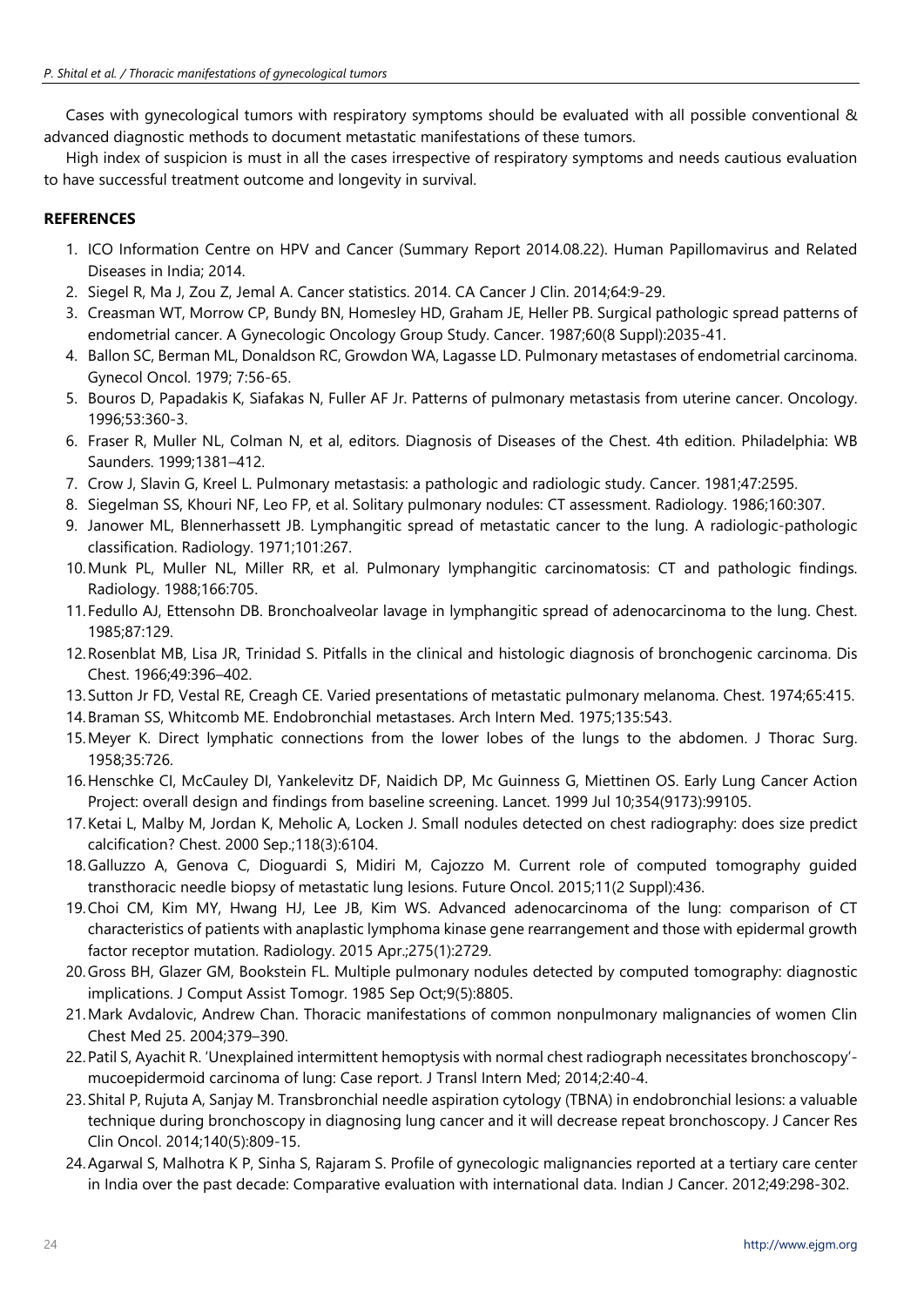- 25.Seer.cancer.gov [homepage on the internet]. Bethesda, Maryland: North American Association of Central Cancer Registries; c2000. SEER Cancer statistics review 1975-2007. Available from: http://www.seer.cancer.gov/resources
- 26.Moore MA, Ariyaratne Y, Badar F, Bhurgri Y, Datta K, Mathew A, et al. Cancer Epidemiology in South Asia Past, Present and future. Asian Pac J Cancer Prev. 2010;11:49-66.
- 27.Imachi M, Tsukamoto N, Matsuyama T, et al. Pulmonary metastasis from carcinoma of the uterine cervix. Gynecol Oncol. 1989;33:189.
- 28.Sostman HD, Matthay RA. Thoracic metastases from cervical carcinoma: current status. Invest Radiol. 1980;15:113.
- 29.Shin MS, Shingleton HM, Partridge EE, et al. Squamous cell carcinoma of the uterine cervix. Patterns of thoracic metastases. Invest Radiol. 1995;30:724.
- 30.Kennedy KE, Christopherson WA, Buchsbaum HJ. Pulmonary lymphangitic carcinomatosis secondary to cervical carcinoma: a case report. Gynecol Oncol. 1989;32:253.
- 31.Sawin SW, Aikins JK, Van Hoeuen KH, et al. Recurrent squamous cell carcinoma of the cervix with pulmonary lymphangitic metastasis. Int J Gynaecol Obstet. 1995;48:85.
- 32.Perez-Lasala G, Cannon DT, Mansel JK, et al. Case report: lymphangitic carcinomatosis from cervical carcinoma carcinoma– an unusual presentation of diffuse interstitial lung disease. Am J Med Sci. 1992;303:174.
- 33.Tellis CJ, Beechler CR. Pulmonary metastasis of carcinoma of the cervix: a retrospective study. Cancer. 1982;49:1705.
- 34.Smith JP, Day Jr TG. Rewiew of ovarian cancer at the University of Texas Systems Cancer Center, M.D. Anderson Hospital and Tumor Institute. Am J Obstet Gynecol. 1979;135:984.
- 35.Kerr VE, Cadman E. Pulmonary metastases in ovarian cancer. Analysis of 357 patients. Cancer. 1985;56:1209.
- 36.Mateo F, Serur E, Smith PR. Bronchial metastases from ovarian carcinoma. Report of a case and review of the literature. Gynecol Oncol; 1992;46:235.
- 37.Akahira JI, Yoshikawa H, Shimizu Y, et al. Prognostic factors of stage IV epithelial ovarian cancer: a multicenter retrospective study. Gynecol Oncol. 2001;81:398.
- 38.Fuller Jr AF, Scannell JG, Wilkins Jr EW. Pulmonary resection for metastases from gynecologic cancers: Massachusetts General Hospital experience 1943-1982. Gynecol Oncol. 1985;22:174.
- 39.Phadke DM, Weisenberg E, Engel G, et al. Malignant Sertoli cell tumor of the ovary metastatic to the lung mimicking neuroendocrine carcinoma: report of a case. Ann Diagn Pathol. 1999;3:213.
- 40.Nara M, Sasaki T, Shimura S, et al. Diffuse alveolar hemorrhage caused by lung metastasis of ovarian angiosarcoma. Intern Med. 1996;35:653.
- 41. Light R. Pleural diseases. Philadelphia: Williams and Wilkins; 1995.
- 42.Bonnefoi H, A'Hern RP, Fisher C, et al. Natural history of stage IV epithelial ovarian cancer. J Clin Oncol. 1999;17:767.
- 43.Curtin JP, Malik R, Venkatraman ES, et al. Stage IV ovarian cancer: impact of surgical debulking. Gynecol Oncol. 1997;64:9.
- 44.Zang RY, Zhang ZY, Cai SM, et al. Epithelial ovarian cancer presenting initially with extra abdominal or intrahepatic metastases: a preliminary report of 25 cases and literature review. Am J Clin Oncol. 2000;23:416
- 45.Wholey MH, Meyerrose GE, McGuire WP, et al. Endobronchial lesion from metastatic ovarian carcinoma resulting in partial right main stem obstruction demonstrated by lung scintigraphy. Clin Nucl Med. 1995;20:465.
- 46.Merrill CR, Hopkirk JA. Late endobronchial metastasis from ovarian tumour. Br J Dis Chest. 1982;76:253.
- 47.Asamura H, Goya T, Hirata K, et al. Esophageal and pulmonary metastases from ovarian carcinoma: a case report of long-term survival following metastatic resections. Jpn J Clin Oncol. 1991;21:211.
- 48.Greenlee RT, Hill-Harmon MB, Murray T, et al. Cancer statistics, 2001. CA Cancer J Clin. 2001;51:15.
- 49.D'Orsi CJ, Bruckman J, Mauch P, et al. Lung metastases in cervical and endometrial carcinoma. AJR Am J Roentgenol. 1979;133:719.
- 50.Turner JW, et al. Metastatic neoplasms: a clinical and roentgenologic study of involvement of the skeleton and lungs. Am J Roentgenol. 1940;43:479
- 51.Bouros D, Papadakis K, Siafakas N, et al. Patterns of pulmonary metastasis from uterine cancer. Oncology. 1996;53:360.
- 52.Ballon SC, Berman ML, Donaldson RC, et al. Pulmonary metastases of endometrial carcinoma. Gynecol Oncol. 1979;7:56.
- 53.Abad A, Cazorla E, Ruiz F, et al. Meigs' syndrome with elevated CA125: case report and review of the literature. Eur J Obstet Gynecol Reprod Biol. 1999;82:97.